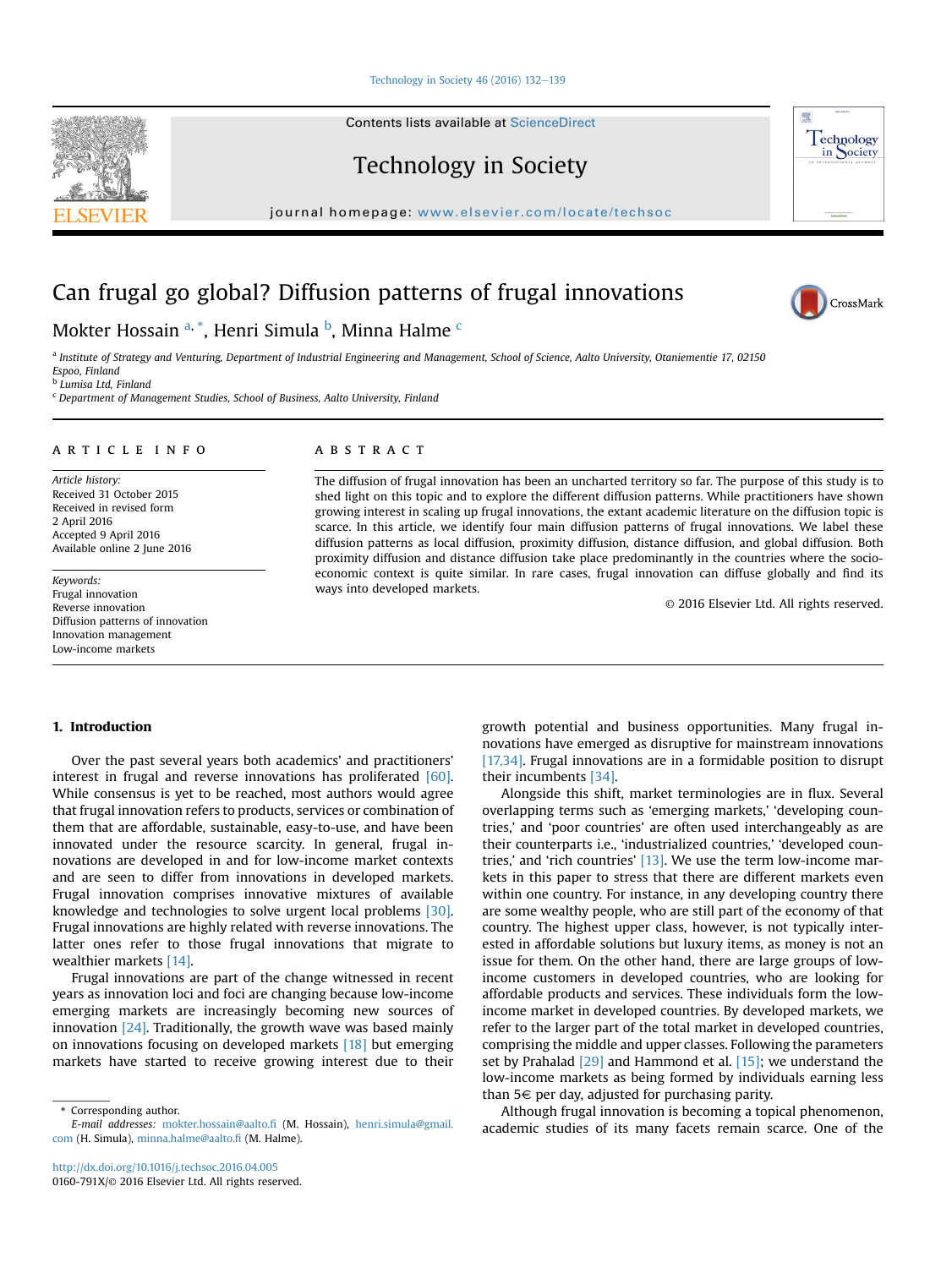uncharted topic is the diffusion of frugal innovation in different geographic regions and socio-economic contexts. The purpose of this paper is to explore the potential diffusion patterns of frugal innovations. To accomplish the objective we selected four cases, which exemplify different diffusion patterns. Using four cases is a common approach as a well-established research method in various studies (e.g., [\[10\].](#page-6-0)

The remainder of the paper is organized as follows. The next section provides insights on the concepts of frugal innovation and reverse innovation and their diffusion. We then explain the cases, and discuss the cross-case analysis of four frugal innovation cases. The paper concludes with a discussion on the diffusion of frugal innovations and draws conclusions for future research.

# 2. Frugal innovation and reverse innovation and their diffusion

Insights on frugal innovation and reverse innovation in the extant literature are nascent. More importantly, the knowledge on their diffusion patterns in various geographical regions is devoid of discussion. Along with highlighting frugal innovation and reverse innovation, we briefly discuss their diffusion patterns as follows.

#### 2.1. Frugal innovation

As the academic research on frugal innovation is in its early stage, definitions are also in flux. Affordability, low-cost manufacturing, low-cost materials as well as design focusing on basic functionality and minimal feature sets are key aspects typically connected to frugal innovation [\[12,40\]](#page-6-0). Frugal innovation stems from resource scarcity: employing limited resources to meet the needs of low-income consumers [\[39\]](#page-6-0). It is based on the consideration of turning resource constraints  $-$  financial, material, or institutional – into advantages  $[62]$ . Frugal innovations can comprise product, service, process, and business model [\[40\]](#page-6-0).

Among the ambiguities in defining a frugal innovation is which aspects comprise frugality. For instance, Zeschky et al. [\[61\]](#page-7-0) state that "the most complex technical and organizational capabilities are required for frugal innovation", implying technological superiority of frugal innovation compared to alternatives in the market. Radjou et al. [\[31\]](#page-6-0) describe frugal innovation as "an innovative fix: an improvised solution born from ingenuity and cleverness". Unlike Zechsky et al. [\[61\]](#page-7-0); Radjou and Prabhu [\[30\]](#page-6-0) by no means presume technological superiority for frugal innovation. According to them, frugal innovation is the ability to do more with less  $-$  to create significantly more value by minimizing the use of resources such as energy, capital, and time.

Our approach is closer to that of Radjou and Prabhu, since we define frugal innovation as a resource scarce solution (i.e., product, service, process, or business model) that is designed and implemented despite financial, technological, material or other resource constraints, whereby the final outcome is significantly cheaper than competitive offerings (if available) and is good enough to meet the basic needs of customers who would otherwise remain un(der)served.

There are over a dozen of concepts that overlap with the frugal innovation concept (see Refs. [\[26,37\]](#page-6-0) including cost innovation [\[54\],](#page-6-0) resource-constrained innovation [\[35\]](#page-6-0), Shanzhai in Chinese [\[48\],](#page-6-0) and Jugaad in Hindi [\[31\]](#page-6-0). All of these innovation concepts represent slightly different backgrounds but bear the similarity of affordability in frugal innovation. The concept of frugal innovation also shares some ideology of disruptive innovation, in the sense that they both are categories that do not include elements of supremacy. According to Christensen [\[8\]](#page-6-0) (p.34), disruptive innovations are "products and services that are not as good as currently available products". The term "disruptive" rests on the idea that these innovations can "disrupt" markets for existing solutions (products, technologies, business models).

Affordability is one of the main underlying factors affecting purchasing decisions relating to new solutions, especially in the context of low-income markets where a significant number of people live on an extremely limited income [\[29\]](#page-6-0). As Western multinational firms (MNCs) are encountering a downturn of revenues in their higher-end markets, they have begun to see the lowincome customer base as a great opportunity for cost-efficient solutions [\[32,60\]](#page-6-0). Western MNCs are also facing fierce competition as firms originating from emerging markets or developing countries are increasingly offering affordable products and services with superior value at lower cost  $[5,23]$ . The rise of emerging economies as a new hub for innovation is prompting MNCs to learn more from their local counterparts in these countries [\[38\].](#page-6-0) Some frugal innovations have made or are about to make their way from lowincome markets to wealthier markets. These innovations are labelled as reverse innovations and are discussed in the following section.

#### 2.2. Reverse innovation

Reverse innovations imply low-cost innovations, which are first adopted in emerging economies and then 'trickle up' to developed countries [\[20,51,59\]](#page-6-0). Both micro- and macro-level issues are essential factors in both frugal and reverse innovations [\[41\].](#page-6-0) Western MNCs create successful innovations in the subsidiaries in developing countries and export these innovations to Western countries with new ways of competitive advantage [\[4\].](#page-6-0) Reverse diffusion is recognized as an approach for Western MNCs to boost their competitive position  $[9]$ . Zedtwitz et al.  $[59]$  found a range of ways innovation inflow into developed countries. In some circumstances, reverse innovations share great similarities with the disruptive innovation from emerging economies [\[16,18\]](#page-6-0).

Typically, the modified and downgraded versions of innovations created for developed markets later diffuse to emerging markets or developing countries where buyers cannot afford to purchase the latest high-end versions [\[32,49\].](#page-6-0) Reverse innovation thereby challenges the common belief that developed countries are the hubs and origins of innovations, which then flow as stripped down versions to developing countries. This implies that developing countries are no longer merely recipients of innovations from developed countries. To understand reverse innovation and its scope we define it as follows: Reverse innovation as a resource constrained solution (i.e., product, service, process, or business model) that has been introduced first, either successfully or not, in emerging markets or developing countries and then successfully transferred (with some modifications) to developed countries.

Although few examples of reverse innovation do exist [\[19,46\],](#page-6-0) the number of studies on reverse innovation in general remains limited in the extant literature [\[13\].](#page-6-0) While the concept sounds feasible, only a few firms have succeeded in reverse innovation, which arguably requires discarding the old organization structure and creating a new one, re-orienting product development and innovation methods, and providing the sales force with new settings [\[63\].](#page-7-0)

As Europe struggles with recession and the USA experiences increasing levels of poverty, reverse innovation seems to be a valuable option to tackle problems in these developed countries [\[11\].](#page-6-0) The approach of Western MNCs such as General Electric (GE) and TATA Consultancy Services (TCS) is such that they initially use frugal innovations to address the needs of low-income consumers in emerging markets or developing countries. Thereafter, they seek to turn their frugal innovations into reverse innovations by bringing them to developed countries  $[48]$ . However, Rosca et al. [\[37\]](#page-6-0) found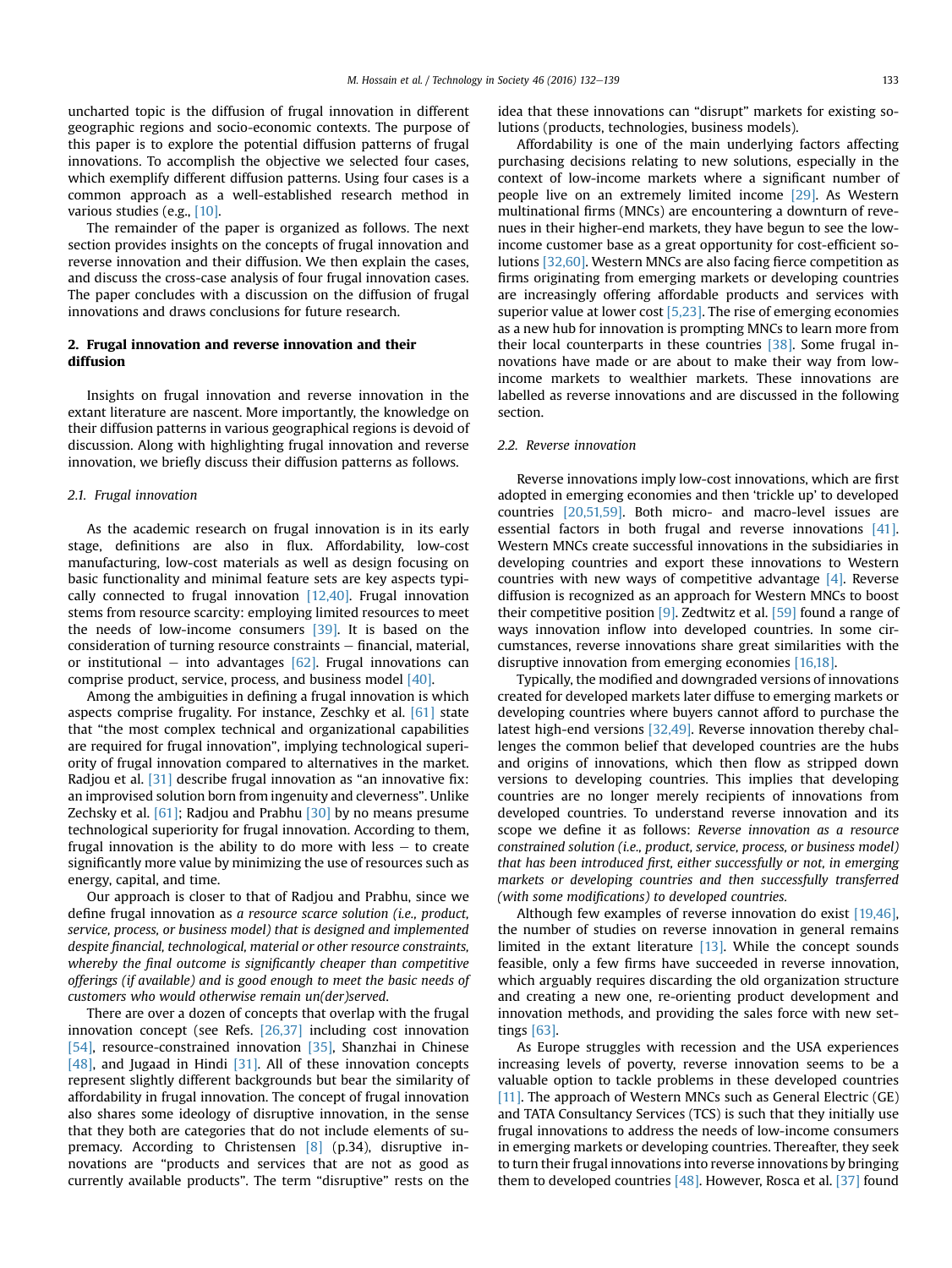that the number of frugal innovation turned into reverse innovation is very limited with some frequently cited cases such as Ultrasound machine, vscan, ECG machine, Microwave, and Washing Machine [\[37,63\].](#page-6-0) This study predominantly emphasize diffusion of frugal innovation.

## 2.3. Diffusion of frugal innovation

Diffusion of frugal innovation remains a blind spot of academic research. We argue that diffusion of frugal innovation warrants investigation since their diffusion starts from low-income countries, contrary to conventional models of innovation diffusion, which presuppose high-end markets start. Diffusion refers to a process "in which an innovation is communicated through certain channels over time among the members of social system and spreads in a market [\[36\].](#page-6-0) Several popular models such as Rogers' model, Moore's crossing-the-chasm model and Bass's model are present in the existing literature regarding diffusion of innovation [\[64\]](#page-7-0). However, these models are manned for conventional innovations. Therefore, they are not necessarily appropriate to understand the diffusion of frugal innovation and reverse innovation. Rogers' diffusion model has shortcomings in developing countries as such it has been criticized by some scholars [\[44,45\].](#page-6-0) Zanello et al. [\[58\]](#page-7-0) point out the characteristics which affect the diffusion of innovation in developing countries include the nature of the innovation, influence, the speed of diffusion, local needs, communication channels, weak institutional arrangements, lack of advanced and specific skills, time and social contexts. How these characteristics are different in case of frugal innovation have not been explored yet.

Customers of frugal innovations are different. According to Tiwari and Herstatt [\[50\]](#page-6-0); some customers for frugal product and service innovations are price sensitive; thus, affordability is an important consideration. In other words, customers interested in frugal innovations seek products that are affordable and good enough to meet their needs. While this is the case among the majority of customers in developing countries, increasing numbers of customers in developed markets are becoming price sensitive too. Thus, diffusion patterns of innovation are evolving.

It seems that all reverse innovations are also frugal innovations. However, not all frugal innovations become reverse innovations for some compelling reasons. Rosca et al. [\[37\]](#page-6-0) found that only a few frugal innovations become reverse innovations. For instance, mobile phone based banking system M-Pesa in Kenya and Tanzania [\[2\]](#page-6-0) can be considered a frugal innovation, but it is unlikely to diffuse as such to developed countries where the majority of people already have bank accounts, affordable banking services and access to electronic banking. Due to the special nature of problems solved by frugal innovations in developing countries, many of these local frugal innovations are not applicable or relevant in developed countries. Some however do make it: GE developed a USD 1000 handheld electrocardiogram (ECG) device in India and a USD 15,000 Ultrasound Machine in China. Both of these frugal innovations are successful in the Western market, especially in the USA [\[1\]](#page-6-0).

Innovations created in developing countries primarily aim to solve local problems [\[65,66\]](#page-7-0). Faced with shortages of capital, technology, and talent, entrepreneurs in developing countries need to find solutions to their problems with scarce resources. These innovations are largely low-cost solutions addressing the needs of low-income customers. Therefore, if these kinds of innovation diffuse, they typically spread to countries with similar socioeconomic conditions. To explore the diffusion patterns of frugal innovations and revere innovations we purposefully selected four illustrative cases. Other than selecting cases from the same sector, we selected them from different sectors and firms  $-$  small to large  $-$  to capture broad diffusion patterns of frugal innovations and revere innovations.

# 3. Description of four cases

We employed the case study approach, which is suitable for acquiring a primary understanding of contemporary phenomena in real-life contexts [\[57\].](#page-7-0) We applied purposive sampling to identify four cases for this study, since our aim is not to generalize but to gain insights into the diffusion of frugal innovation (see Refs. [\[43\]](#page-6-0); [\[28\]](#page-6-0). Our sampling criteria were that an innovation should display frugality, be intended for commercialization and scalability, and that cases should represent different breadths of diffusion. We attempt to capture four possible basic patterns of diffusion of frugal innovation and exemplify how frugal innovations can diffuse in different countries. Rao et al.  $[34]$  explored a large number frugal innovation cases with a range of parameters to understand their disruptiveness. We have attempted to understand the diffusion of frugal innovation. Next, we describe four purposefully selected cases.

### 3.1. ChotuKool  $-$  diffusion locally in the country of origin

ChotuKool is a product that has diffused in its country of origin, India. It is able to meet its home country's needs. It was developed by Godrej, an Indian conglomerate established in 1897 and headquartered in Mumbai with annual revenues of USD 4.1 billion (25% overseas) and 26,000 employees. Godrej is involved in more than twenty industries including appliances, electricals and electronics, real estate, and agriculture. It serves customers worldwide.

ChotuKool is a portable, small-sized fridge launched in India towards the end of 2009 and commercialised in the following year. The fridge is suitable for countries like India where erratic power supply, frequent power cuts and voltage fluctuations are commonplace. Moreover, many parts of India lack electricity supply altogether.

ChotuKool is 45 cm by 60 cm and fits into small spaces. There are two versions of the fridge. The smaller model has a capacity of 30 L and weighs 7.2 kg, while the larger model has a capacity of 43 L and weighs 8.9 kg [\[7\]](#page-6-0). ChotuKool's light weight and carrying handle makes it easily portable. Instead of a compressor, ChotuKool runs on thermoelectric cooling with a cooling chip  $[6]$ . The fridge usually consumes around 60 W with a dual power supply. It is operated by battery or an inverter and has high-quality insulation that keeps its contents cool for up to 3 h without a power connection.

ChotuKool retails for approximately USD 70 [\[3\].](#page-6-0) To minimise costs, Godrej reduced the number of parts from 200 to 20 [\[42\]](#page-6-0). The fridge has become popular among low-income families, small shops, and small pharmacies to preserve drugs. The fridge is made from low-cost local materials. Features such as simplicity, portability and affordability attracted a large number of customers in rural India. Consequently, it is a vivid example of frugal innovation and serves a pressing formerly unmet local need in India. Chotu-Kool is distributed by villagers who are trained as salespersons on a commission of USD 3 per unit sold. This reduces distribution costs by up to 40% [\[6\]](#page-6-0). To date, the fridge is distributed within a number of Indian provinces such as Maharashtra, Goa, and Gujarat [\[47\].](#page-6-0) However, Godrej plans to expand ChotuKool's distribution network nationwide.

3.2. Tata Nano  $-$  diffusion to nearby countries with similar socioeconomic conditions

Tata Nano is an example of a product that diffused from its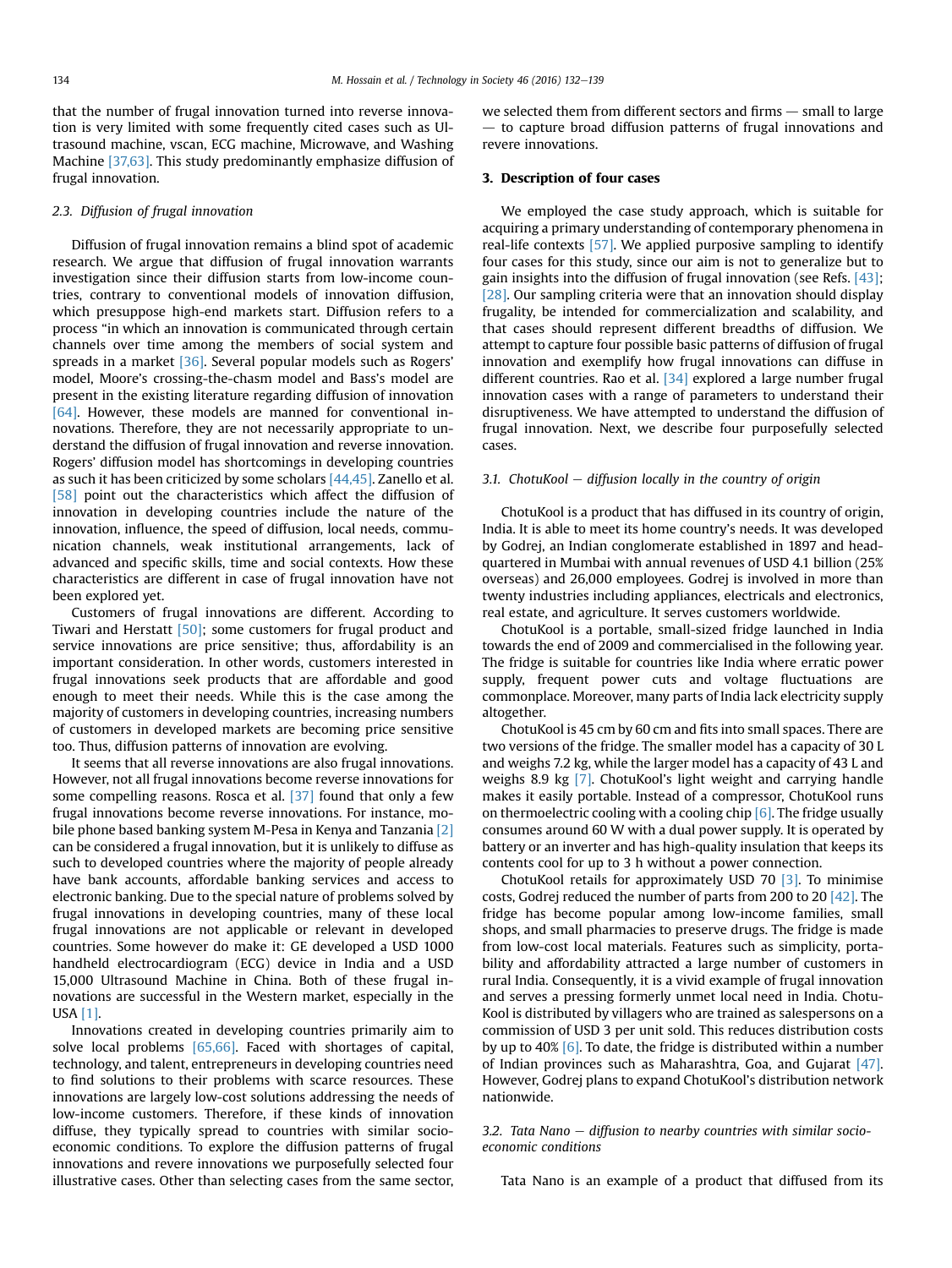country of origin to neighbouring and nearby countries with relatively similar socio-economic conditions; i.e., it was able to meet the needs of its home and nearby countries. Founded in 1868, Tata is a global multi-industry conglomerate headquartered in Mumbai, India. It comprises over 100 operating businesses in more than 150 countries worldwide. Its annual revenue in 2015 was USD 108.8 billion, 67% of which comes from outside India. Tata has more than 600,000 employees worldwide.

The world's cheapest car, the Tata Nano was introduced by Tata in 2009, and is the result of five years of research and development by the Nano development team ([nanocar.wordpress.com](http://nanocar.wordpress.com)). Tata Nano was launched with high expectations of changing the car industry, particularly in poor countries. It was developed with three broad criteria in mind: (1) bringing breakthrough innovation at a low cost to serve a low-income market, (2) push from headquarters and pull from potential customers, and (3) low price as a selling point.

Instead of taking an existing small car as a starting point and stripping out components and features to make a cheaper version, Tata Nano was developed via a very different approach. The design started from scratch and one of the aims was to utilize scarce resources by combining existing component technologies with modular designs suitable especially for India. Many components of the Tata Nano are made from raw materials available in India. Tata Nano is a compact, rear-wheel drive car with a petrol engine and top speed of 105 km/h. The car is sold with a price tag of USD 2500. It targets the creation of a new set of customers from those who own or are able to own motorbikes. Even though there were initially large orders for the Nano following its first launch, sales then plummeted. Some customers reported that their Nano car had caught fire [\[25\].](#page-6-0) Moreover, the Nano faced competition from other low-priced cars offered by, for example, Maruti. Selling a car without air conditioning in India, where temperatures can be high, created some issues. Further, Tata had a problem with land acquisition that forced it to abandon an almost completed plant, which delayed Nano production  $[33]$ . In addition, positioning the Nano as a poor man's car has promoted an uncomfortable image for potential customers [\[21\].](#page-6-0)

Tata made some strategic decisions to boost the Nano's sales: a TV ad, a revised financial scheme whereby banks provided a loan and customers did not need to pay the full price, an extended warranty and low-cost service, an extended sales network, and exports to neighbouring countries. As of January 2015, Tata had sold 263,619 units. The car was even expected to become successful in Western countries like the way Henry Ford's Model T did in the USA in the early days of automobile history [\[55\]](#page-6-0). In 2010, a redesigned version of the Nano was planned for markets in Europe and the USA [\[27\].](#page-6-0) It was anticipated that Nano and its emulators would under-mine the European automotive industry [\[53\]](#page-6-0). Nano could not however satisfy the recently tightened emission and crash security norms in Europe for new passenger cars. At present, a team is improving the Nano to meet the requirements of European and other Western markets. Tata Nano is now positioned to meet the needs of many previously unserved customers and is an example of a frugal innovation that serves not only its home country but also some neighbouring countries such as Bangladesh, Nepal and Sri Lanka.

# 3.3. Vortex Gramateller  $-$  diffusion to distant countries with similar socio-economic conditions

Vortex Gramateller (VG) is an example of a product that meets the needs of the home as well as some distant countries. Similarity in socio-economic conditions between the countries in question is a major catalyst for distance diffusion. VG is developed by Vortex Engineering Pvt. Ltd, a start-up based in Chennai, India. VG emerged after five years (2004 $-$ 2008) of experimentation to design Automatic Teller Machines (ATMs) for rural India. As of May 2014, the firm had installed 1500 ATMs in 17 states across India. Vortex Engineering posted a turnover of USD 3.4 million in fiscal year 2014. Recently, the firm has raised USD 7.8 million in venture capital yielding 80% ownership to the investors. It started deploying ATMs in India in 2008 and in foreign markets in 2011. Vortex Engineering is mainly involved in ATM installation and associated services for banks. Currently, it has service centres in 35 different locations across India and a production capacity of over 12,000 ATMs per year.

VG was invented based on an idea to extend banking services to customers who were unserved. In India, the power supply is erratic or in some places there is no mainline power supply. Therefore, solar-generated electricity is often the most feasible power option. Vortex's ATMs are run by solar energy and consume one-tenth of a traditional ATM's total energy requirement; thus, the cost associated with power for the VG is lower than for conventional ATMs. VG operates in temperatures ranging from 0 to 50 Celsius while conventional ATMs need air conditioners in the hot Asian climate. VG runs on 72 units of power supply, whereas conventional ATMs require 1800 units [\[52\]](#page-6-0).

The literacy rate is extremely low in rural India in particular. VGs have an in-built fingerprint identification system that has eliminated the need for customers to enter an identity code, which makes the ATMs easy-to-use for illiterate customers. VGs also cost 50% less than conventional ATMs. VG is an example of a frugal innovation that has diffused not only to neighbouring countries but also to other countries with similar socio-economic conditions. The firm has partnerships in various neighbouring countries such as Bangladesh, Bhutan and Nepal, and some distant countries such as Djibouti and Madagascar. Vortex has been exported to eight countries in South Asia, the Middle East and Africa. Thus, this frugal innovation initially diffused in its home country, India, then reached neighbouring countries and, finally, gained a foothold in distant countries.

# 3.4. GE's ultrasound machine  $-diffusion$  to multiple countries with similar and different socio-economic conditions

General Electric's (GE) Ultrasound Machine was able to meet needs in emerging markets and developed countries. It serves the needs of users from different socio-economic contexts. It is an example of frugal innovation that has become reverse innovation. Founded in 1892, GE is an American conglomerate headquartered in Connecticut, USA. According to GE's Annual Report (2014), it has USD 148.5 billion in annual revenues and 307,000 employees worldwide. Over the years, it has acquired and sold off numerous businesses. GE has an R&D budget of over USD 4.3 billion and R&D sites in various parts of the world. Its R&D operation employs more than 2800 people of whom 1000 have PhDs. In 1979, GE successfully launched its high-end Ultrasound Machine in the USA. After several decades, GE considered expanding its market for the Ultrasound Machine and examined various foreign markets. China was assessed as a country with enormous potential. However, after a long presence there, GE's growth was exceedingly slow until the late 1990s when it changed its perspective on capturing market share in the country. GE found the market in China remarkably different from those in which it had traditionally operated. For instance, in Western countries, product quality and performance are prime sales arguments for high-end medical devices, whereas in China, as in other emerging markets, a product's price is the most considered buying point.

GE ultimately invented a very low cost Ultrasound Machine in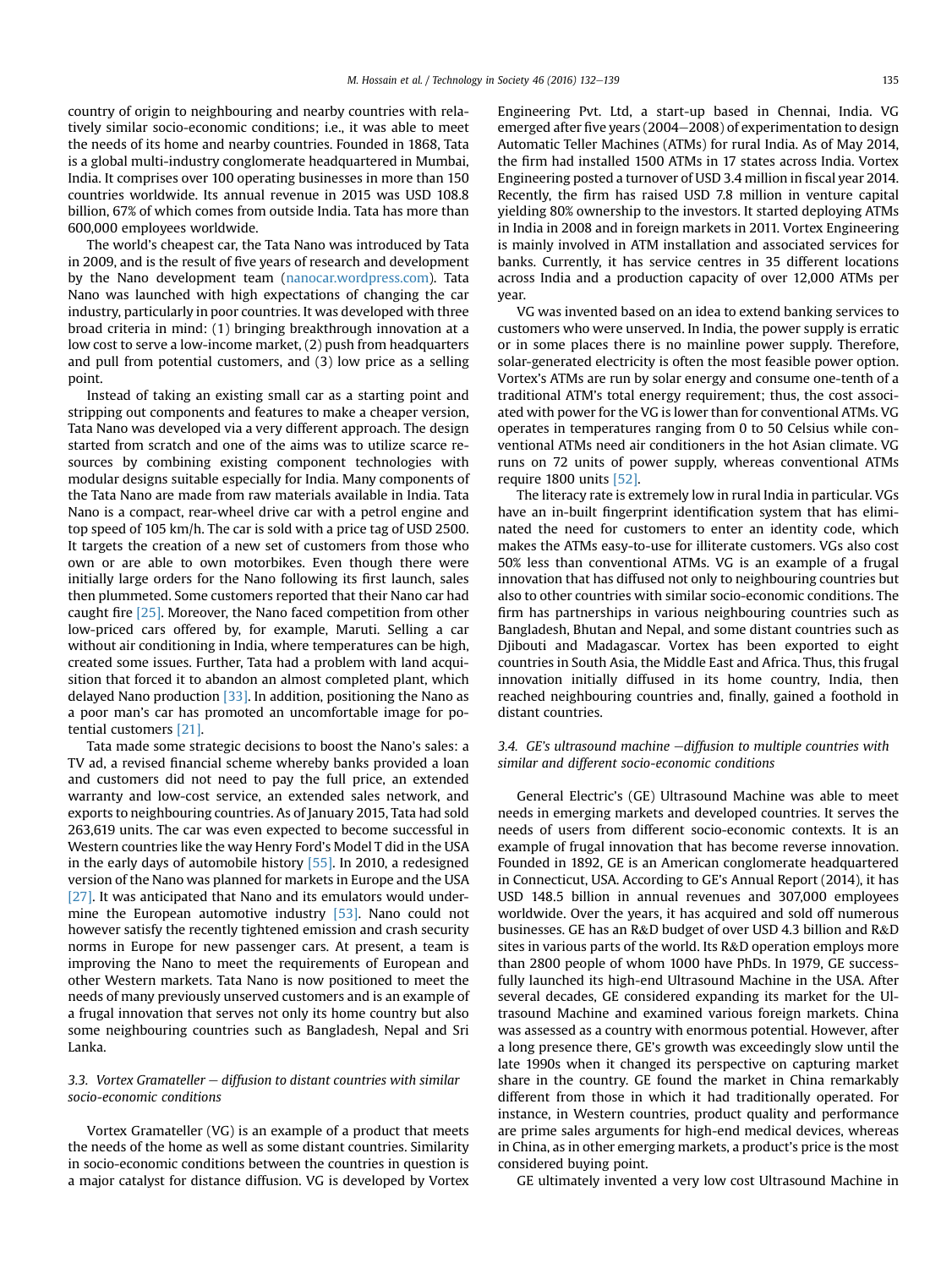China after encountering stringent challenges to serve customers there. The majority of people in China are treated in poorly equipped hospitals. Due to China's unorganised transportation system, getting a patient to a nearby healthcare centre is difficult. Hence, taking healthcare equipment to a patient's location is a highly practical solution. Thus, price and portability are two crucial factors for selling equipment such as the Ultrasound Machine. GE was unable to deliver products that satisfied these two factors, and so partnered with a Chinese firm, Haiying, to produce an ultrasound machine. With the local engineering partner onboard, GE finally launched its first compact Ultrasound Machine in 2002. GE supplied local engineers with access to its global resource pool and involved three experts from other countries [\[13\]](#page-6-0). The price of the machine is USD 15,000, much lower than conventional ultrasound machines. Over the first six years following its launch, the device generated USD 278 million in revenues [\[13\]](#page-6-0). Initially, the Ultrasound Machine was used in China and other emerging markets. Finally, it has found market potential in the developed countries. In the USA, for example, it is usually deployed in emergency units, operating theatres, and ambulances. This Ultrasound Machine is now a global product with 50% global annual growth.

#### 4. Cross-case analysis

The findings illustrate four patterns through which frugal innovation can diffuse. The ChotuKool case can be termed a local frugal innovation. India as a whole, however, is a large market in which ChotuKool has realised only a fraction of its total potential  $$ unable to diffuse to every state in India. Tata Nano on the other hand has diffused into some neighbouring countries, which have relatively similar socio-economic conditions to its home country. We therefore term it a *proximity diffusion* of frugal innovation. Vortex Gramateller has spread not only to nearby countries but also into other continents such as Africa. However, it has not yet diffused to developed countries. We therefore term it distance diffusion of frugal innovation. The last case  $-$  Ultrasound Machine  $-$  has diffused in its country of origin, China, and neighbouring and distant countries including developed economies, due to which its diffusion can be termed global diffusion, and it is thus a reverse innovation too. A number of factors influence the diffusion patterns: the need for the innovation (such as cool-storage for food, mobility, access to finance, and health services), functional and technological qualities of the innovation, marketing channels and logistics, and capabilities of innovating firms.

Although the need to keep food edible for longer, i.e. the need for cool storage, and that for mobility are both pressing unmet needs throughout low-income populations, neither ChotuKool nor Tata Nano have been able to diffuse very widely. Aside from need, our analysis points to the importance of marketing channels and logistics, suggesting that frugal innovations where one product constitutes a platform for providing services to many customers (e.g., Vortex Gramateller and Ultrasound Machine) have a better chance to diffuse faster than frugal innovations sold to consumers as physical products (e.g., ChotuKool and Tata Nano). The first type can be sold to business-to-business (B2B) customers, for whom these products offer a platform for the provision of innovative, competitive services (getting cash more easily through biometric recognition; getting ultrasound services close to home or in emergency settings). Building business-to-consumer (B2C) marketing channels and production facilities (or exporting logistics) to offer goods to a large number of low-income consumers is more costly and time consuming than building marketing relationships with a smaller number of business customers, who in turn use the innovation (product) to provide services to consumers. In addition, creating trust and brand reputation among selected B2B customers is relatively easy in comparison with efforts required to reach out to end-users in distant areas where local firms are better positioned to apply the underlying platform via local knowledge, and networks.

Further, the functional and technological qualities of an innovation play a significant role in diffusion. Often cheap, local, simple, and/or used materials are considered for local frugal innovation. Our findings imply frugal innovation using high-end materials and state-of-the-art technologies may be a condition for global diffusion. GE's Ultrasound Machine and Vortex Gramateller manifest these characteristics while Tata Nano has been found to compromise on safety and ChotuKool represents lower-end technology.

## 5. Discussion

Our aim is to improve understanding of diffusion patterns of frugal innovation as this topic is largely absent from the literature despite the interest in scaling up frugal innovations. Next, we discuss the implications of our findings, and suggest a simple framework to understand various likely and less likely diffusion patterns of frugal innovation [\(Fig. 1\)](#page-5-0).

Through our empirical cases we outlined four patterns of diffusion for frugal innovation: local, proximity, distance, and global diffusions. While the selected cases represent four patterns, we do not claim they are the only possible patterns. Below we outline these diffusion patterns of frugal innovation, some of which are more likely than the others. In [Fig. 1,](#page-5-0) the solid lines indicate likely paths and dotted lines unlikely paths of diffusion. Each path is designated with a number referenced in the text.

Local diffusion may extend to proximity diffusion (path 1). Tata Nano is an example of this. If the innovation continues to diffuse further, it can travel to more remote countries with similar socioeconomic conditions, i.e. in our terminology attain the status of distance diffusion, like Vortex Gramateller (path 2). Occasionally, distance diffusion may lead to reverse innovation: the innovation diffuses globally, i.e. spreads to developed countries (path 3). GE's Ultrasound Machine exemplifies this development. In some, probably rarer, cases frugal innovation may become reverse innovation directly after the proximity diffusion phase (path 6).

As to the unlikely diffusion options, after local diffusion an innovation may bypass neighbouring countries and diffuse directly to distant locations (path 4). In a similarly unlikely manner, local diffusion may become reverse innovation without passing the two intermediary stages  $-$  proximity diffusion and distance diffusion (path 5). However, we postulate that this is an extremely rare development.

The kind of diffusion indicated on paths 4 and 5 is, however, plausible in theory due to the rapid flow of information via the Internet. It is worth noting that in this study we have primarily focused on frugal innovations that are natural targets for commerce. We have intentionally omitted so-called grassroots or makeshift innovations, i.e. various quick fixes that can help individuals via small hacks and can actually be distributed quite quickly from one community to another (Gupta, 2006). In addition, thanks to social media channels, these innovations can rapidly traverse long distances from country to country; and, thus, can not be expected to function according to the logic of our framework.

It is commonly assumed that large firms can enter new markets faster because they possess the necessary resources [\[29\]](#page-6-0); [\[23\].](#page-6-0) Our findings imply it is not always that straightforward. Both Godrej and Tata failed to capture expected market share despite their size and well-established sales and marketing capabilities. On the other hand, Vortex Engineering, a start-up firm, was able to diffuse its innovation to distant countries with similar socio-economic conditions; but unlike Tata Nano and ChotuKool, Vortex Gramateller was marketed through B2B channels. This suggests that frugal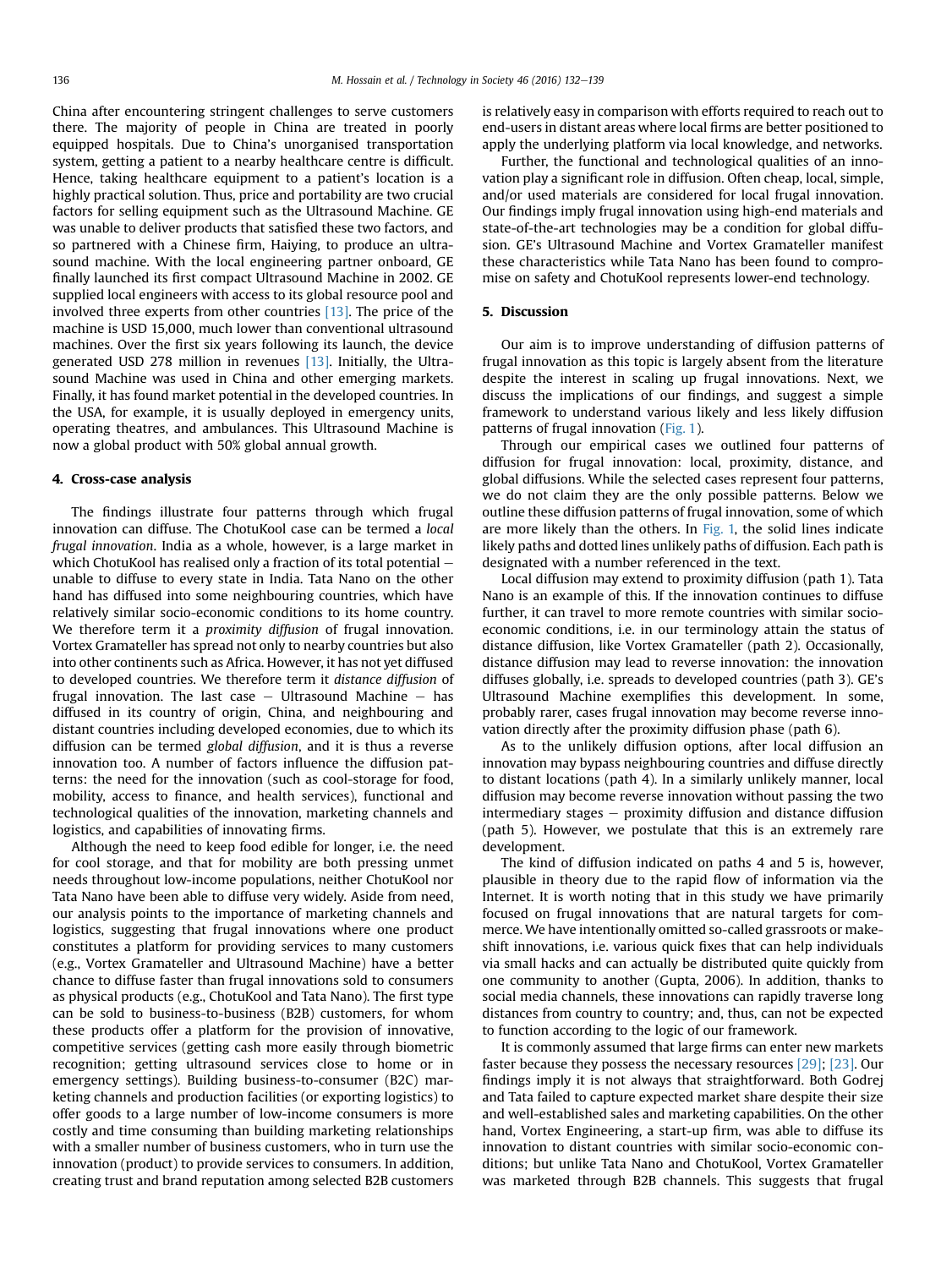<span id="page-5-0"></span>

Fig. 1. Diffusion patterns of frugal innovation.

innovation where the underlying product provides a platform for service provision is capable of serving unmet needs at ultra-low cost and thereby diffuse rapidly.

Western MNCs can speed up the global diffusion of frugal innovation by bringing a product from developing countries to developed countries, as the GE case illustrates. In reality, a frugal innovation may take many years to become a mainstream innovation in the developed countries. Yet, a frugal innovation can capture value if it appeals to cost-conscious customers or is convenient for some new types of user in the developed countries, as was the case with GE's Ultrasound Machine. The number of innovations flowing from developing to developed countries is still limited. One reason for this is, apparently, the difficulty of operating in a different business context. According to a study by Yang et al. [\[56\];](#page-6-0) there are issues relating to the pressures and challenges faced by firms that operate in different institutional business environments in general. Thus, it is quite likely that there are extra challenges when a firm attempts to commercialise an idea originating from a very different market.

It seems that small firms (e.g., Vortex Gramateller) from developing countries are good at capturing a niche market with an ingenious frugal innovation, but find difficult to reach developed markets. Moreover, frugal innovations such as ChotuKool and Tata Nano, developed by MNCs of developing countries, have challenge to trickle up in Western countries due to their local embeddedness. Western MNCs on the other hand are good at innovating for rich customers, but find innovating sufficiently affordable products for low-income markets where price is the main buying point. Firms from emerging markets are also increasingly capturing market share not only in their local markets but also in countries with similar socio-economic conditions. Thus, they are emerging as challenging competitors for the Western MNCs.

To capture market share for a frugal innovation, firms can consider several options depending on the innovation, business model, firm size and where it is headquartered, distribution channel, and so on. For instance, a joint venture may be useful when high investment is necessary. Tata Nano, for example, requires huge investment in building manufacturing facilities, whereas the platform-type B2B Vortex Gramateller does not need huge investment to diffuse even in distant regions. Frugal innovations that diffuse through B2B channels can expand if a wellfitted strategy is adopted. Large Western MNCs such as GE have a strong global presence, which helps them diffusing their innovations (e.g., GE's Ultrasound Machine) rapidly. Furthermore, MNCs headquartered in emerging markets mainly aim to release good-enough products (e.g., Tata Nano) that are below global standard. Western MNCs also develop frugal innovations to a global standard, which may still be expensive for developing countries but cheaper in developed countries. Low-cost but high-quality product (e.g., GE's Ultrasound Machine) may cannibalize existing high-end products to some extent because customers will prefer to buy the cheaper models as long as they meet the same purpose.

Even though Western MNCs have competitive advantage, they also face some challenges in global diffusions. Radjou [\[32\]](#page-6-0) argues that there are some crucial factors that hinder firms in developed countries from creating innovations for price-sensitive customer segments in low-income markets: the Western approach to innovation is too expensive and resource consuming, elitist, noninclusive, and inflexible. There are often some differences of opinion between local operations and headquarters.

#### 6. Conclusions and outlook

The global landscape of innovation is in flux, and the same is true for the diffusion routes of innovation. Frugal innovation is important not only in developing countries, but also increasingly for developed countries, whose economies are stagnating, while global population growth, the spectre of global warming, and growing demand for sustainability creates pressure for more efficient resource utilisation. Frugal innovations increase competition resulting in lower prices, shift a share of R&D sites to developing countries, and engage completely new groups of customers. Moreover, they contribute for sustainable development in many ways [\[22\].](#page-6-0) Reverse innovations, despite being still few in number, are providing new possibilities for firms originating from lowincome markets to enter new markets in developed countries. This special mode of frugal innovation promotes entirely new diffusion patterns, which warrant increasing attention in academia and practice.

As to future research, there are many opportunities to explore the topic as we have only started to open the discussion on diffusion patterns of frugal innovations, with four purposefully selected cases here. How start-ups in developing countries can collaborate with MNCs or vice-versa to scale up frugal innovation is an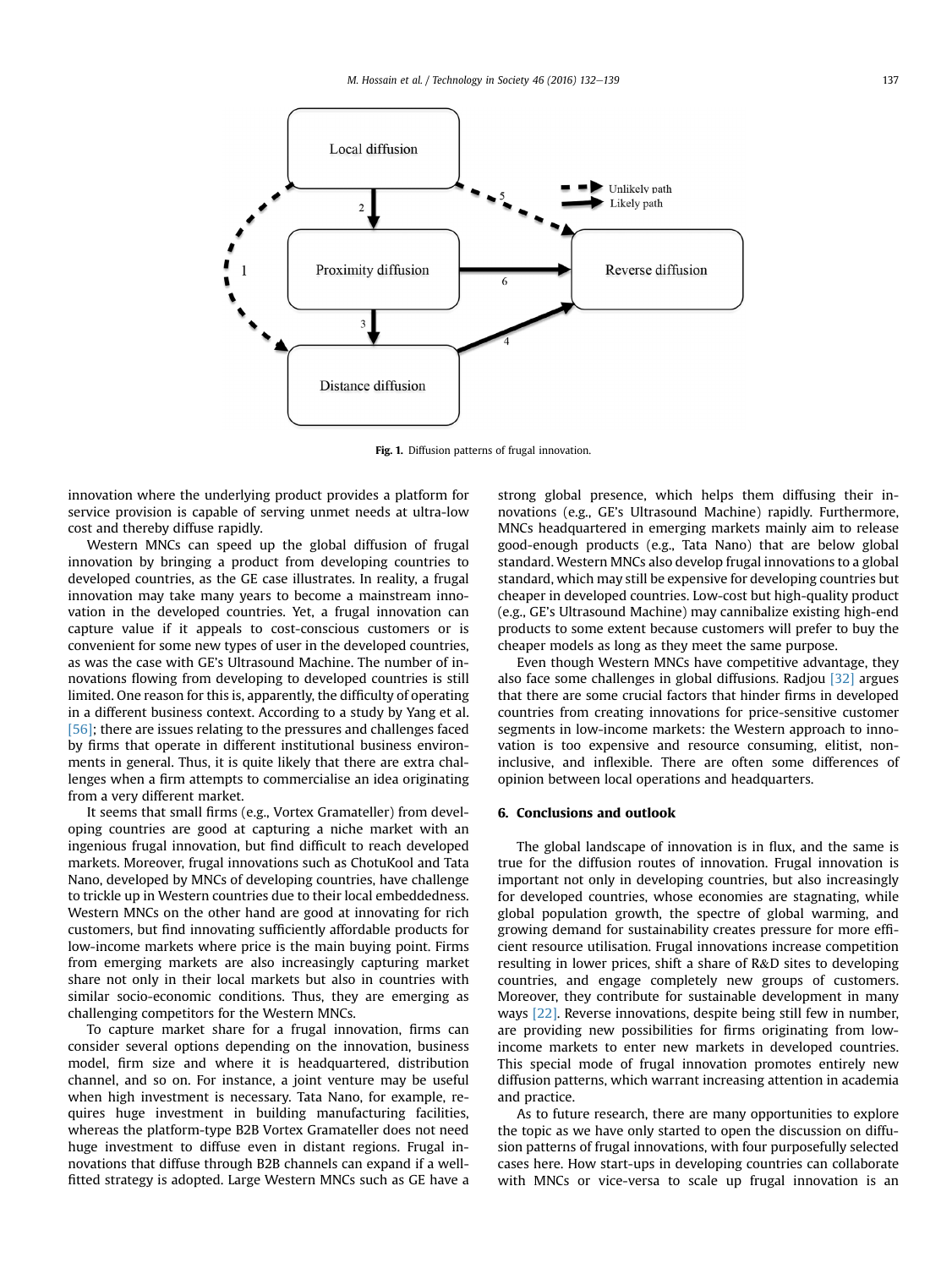<span id="page-6-0"></span>interesting avenue for future studies. Funding start-ups is challenging because sources such as venture capital and state support are limited. How these sources of funding can be established and what alternative sources can be utilised in developing countries to stimulate frugal innovation merits close attention from academics, practitioners, and policy makers. Hence, exploring frugal innovation through the policy perspective is pivotal.

Scholars may employ higher number cases to provide deeper and more compelling insights, and to refine knowledge of frugal innovation diffusion patterns and the factors that condition the patterns. Moreover, rigorous analysis using the single in-depth case method may be useful to study factors that accelerate or enervate the diffusion of frugal innovation in various regions.

## Acknowledgement and disclaimer

The authors are grateful to Yasser Bhatti for his comments on previous versions of this paper. Our special thanks go to Jarkko Levänen and Tatu Lyytinen for their insightful comments on the paper. The comments received from participants at the BAM 2013 conference are highly appreciated. Mokter Hossain is grateful to the Finnish Cultural Foundation for financial support.

## References

- [1] [N. Agarwal, A. Brem, Frugal and reverse innovation- literature overview and](http://refhub.elsevier.com/S0160-791X(15)30062-2/sref1) [case study insights from a German MNC in India and China, in: Paper Pre](http://refhub.elsevier.com/S0160-791X(15)30062-2/sref1)[sented at the Conference 18th International ICE Conference in Engineering,](http://refhub.elsevier.com/S0160-791X(15)30062-2/sref1) Technology and Innovation (ICE),  $2012$  on (pp.1-[11\), IEEE, 2012](http://refhub.elsevier.com/S0160-791X(15)30062-2/sref1).
- [2] L. Bångens, B. Söderberg, Mobile Banking-financial Services for the Unbanked?, 2008 [Cited 26 June 2015] Available from: [http//www.](http://http//www.spidercenter.org) [spidercenter.org](http://http//www.spidercenter.org).
- [3] E. Bellman, Indian Firms Shift Focus to the Poor, 2009 [Cited 26 June 2015] Available from: <http://online.wsj.com/article/SB125598988906795035.html>.
- [4] [F.M. Borini, S. Costa, M.D.M. Oliveira, Reverse innovation antecedents, Int. J.](http://refhub.elsevier.com/S0160-791X(15)30062-2/sref4) [Emerg. Mark. 11 \(2\) \(2016\) 175](http://refhub.elsevier.com/S0160-791X(15)30062-2/sref4)-[189](http://refhub.elsevier.com/S0160-791X(15)30062-2/sref4).
- [5] [J.S. Brown, J. Hegel, Innovation blowback: disruptive management practices](http://refhub.elsevier.com/S0160-791X(15)30062-2/sref5) [from Asia, McKinsey Q. \(2005\) 35](http://refhub.elsevier.com/S0160-791X(15)30062-2/sref5)-[45](http://refhub.elsevier.com/S0160-791X(15)30062-2/sref5).
- [6] [B. Chakravarthy, S. Coughlan, Emerging market strategy: innovating both](http://refhub.elsevier.com/S0160-791X(15)30062-2/sref6) products and delivery systems, Strategy Leadersh. 40 (1)  $(2011)$  27–[32.](http://refhub.elsevier.com/S0160-791X(15)30062-2/sref6)
- [7] Chotukool, Chotukool, 2012 [Cited 13 January, 2013] Available from: [http://](http://www.chotukool.in/) [www.chotukool.in/](http://www.chotukool.in/).
- [8] C.M. Christensen, The Innovator'[s Solution Creating and Sustaining Suc](http://refhub.elsevier.com/S0160-791X(15)30062-2/sref8)[cessful Growth, Harvard Business School, Boston, 2003](http://refhub.elsevier.com/S0160-791X(15)30062-2/sref8).
- [9] [T. Edwards, A. Tempel, Explaining variation in reverse diffusion of HR prac](http://refhub.elsevier.com/S0160-791X(15)30062-2/sref9)[tices: evidence from the German and British subsidiaries of American multi](http://refhub.elsevier.com/S0160-791X(15)30062-2/sref9)nationals, J. World Bus.  $45(1)(2010)$  19-[28.](http://refhub.elsevier.com/S0160-791X(15)30062-2/sref9)
- [10] [K.M. Eisenhardt, Building theories from case study research, Acad. Manag.](http://refhub.elsevier.com/S0160-791X(15)30062-2/sref10) [Rev. 14 \(4\) \(1989\) 532](http://refhub.elsevier.com/S0160-791X(15)30062-2/sref10)-[550.](http://refhub.elsevier.com/S0160-791X(15)30062-2/sref10)
- [11] S. Francisco, Reverse Innovation Brings Social Solutions to Rich Countries, 2012 [Cited 15 April, 2014] Available from: [http://www.guardian.co.uk/](http://www.guardian.co.uk/sustainable-business/reverse-innovation-social-solutions-home) [sustainable-business/reverse-innovation-social-solutions-home](http://www.guardian.co.uk/sustainable-business/reverse-innovation-social-solutions-home).
- [12] Global innovation, Quo Vadis Frugal Innovations?, 2013 [Cited 15 April, 2014.] Available from: <http://www.global-innovation.net/projects/frugal/index.html>.
- [13] [V. Govindarajan, R. Ramamurti, Reverse innovation, emerging markets, and](http://refhub.elsevier.com/S0160-791X(15)30062-2/sref13) [global strategy, Glob. Strategy J. 1 \(3/4\) \(2011\) 191](http://refhub.elsevier.com/S0160-791X(15)30062-2/sref13)–[205](http://refhub.elsevier.com/S0160-791X(15)30062-2/sref13).
- [14] [V. Govindarajan, C. Trimble, Reverse Innovation: Create Far from Home, Win](http://refhub.elsevier.com/S0160-791X(15)30062-2/sref14) [Everywhere, Harvard Business School Press, 2012a](http://refhub.elsevier.com/S0160-791X(15)30062-2/sref14).
- [15] [A.L. Hammond, W.J. Kramer, R.S. Katz, J.T. Tran, C. Walker, The Next 4 Billion:](http://refhub.elsevier.com/S0160-791X(15)30062-2/sref15) [Market Size and Business Strategy at The Base of the Pyramid, World Re](http://refhub.elsevier.com/S0160-791X(15)30062-2/sref15)[sources Institute International Finance Corporation, 2007.](http://refhub.elsevier.com/S0160-791X(15)30062-2/sref15)
- [16] [C.C. Hang, J. Chen, A.M. Subramian, Developing disruptive products for](http://refhub.elsevier.com/S0160-791X(15)30062-2/sref16) [emerging economies: lessons from Asian cases, Res. Technol. Manag. 53 \(4\)](http://refhub.elsevier.com/S0160-791X(15)30062-2/sref16)  $(2010)$   $21 - 26$ .
- [17] [C.C. Hang, E. Garnsey, Y. Ruan, Opportunities for disruption, Technovation](http://refhub.elsevier.com/S0160-791X(15)30062-2/sref17) [39](http://refhub.elsevier.com/S0160-791X(15)30062-2/sref17)-[40 \(2015\) 83](http://refhub.elsevier.com/S0160-791X(15)30062-2/sref17)-[93.](http://refhub.elsevier.com/S0160-791X(15)30062-2/sref17)
- [18] [S.L. Hart, C.M. Christensen, The great leap, Sloan Manag. Rev. 44 \(1\) \(2002\)](http://refhub.elsevier.com/S0160-791X(15)30062-2/sref18)  $51 - 56$  $51 - 56$  $51 - 56$
- [19] [S.L. Hart, Capitalism at the Crossroads: Next Generation Business Strategies](http://refhub.elsevier.com/S0160-791X(15)30062-2/sref19) [for a Post-crisis World, Wharton School Publishing, 2010.](http://refhub.elsevier.com/S0160-791X(15)30062-2/sref19)
- [20] [J.R. Immelt, V. Govindarajan, C. Trimble, How GE is disrupting itself, Harv. Bus.](http://refhub.elsevier.com/S0160-791X(15)30062-2/sref20) [Rev. 87 \(10\) \(2009\) 56](http://refhub.elsevier.com/S0160-791X(15)30062-2/sref20)-[65.](http://refhub.elsevier.com/S0160-791X(15)30062-2/sref20)
- [21] JakartaGlobe, World's Cheapest Car' Label Backfires for India's Nano, 2012 [Cited 26 June 2015.] Available from: [http://www.thejakartaglobe.com/](http://www.thejakartaglobe.com/business/worlds-cheapest-car-label-backfires-for-indias-nano/493246) [business/worlds-cheapest-car-label-back](http://www.thejakartaglobe.com/business/worlds-cheapest-car-label-backfires-for-indias-nano/493246)fires-for-indias-nano/493246.
- [22] [J. Lev](http://refhub.elsevier.com/S0160-791X(15)30062-2/sref22)änen, M. Hossain, T. Lyytinen, A. Hyvä[rinen, S. Numminen, M. Halme,](http://refhub.elsevier.com/S0160-791X(15)30062-2/sref22) [Implications of frugal innovations on sustainable development: evaluating](http://refhub.elsevier.com/S0160-791X(15)30062-2/sref22)

water and energy innovations, Sustainability 8 (4) (2016)  $1-17$  $1-17$ .

- [23] [T. London, S.L. Hart, Reinventing strategies for emerging markets: beyond the](http://refhub.elsevier.com/S0160-791X(15)30062-2/sref23) transnational model, J. Int. Bus. Stud.  $35(5)(2004)350-370$ .
- [24] [Y. Luo, J. Sun, L.S. Wang, Emerging economy copycats: capability, environ](http://refhub.elsevier.com/S0160-791X(15)30062-2/sref24)ment, and strategy, Acad. Manag. Perspect.  $25$  (2) (2011) 37–[56.](http://refhub.elsevier.com/S0160-791X(15)30062-2/sref24)
- [25] MarketLine Case Study, Tata Motors Case Study, World's Cheapest Car Is Launched, 2011 [Cited 15 April, 2014.] Available from: [http://store.marketline.](http://store.marketline.com/Product/tata_motors_case_study_worlds_cheapest_car_is_launched?productid=ML00001-033) [com/Product/tata\\_motors\\_case\\_study\\_worlds\\_cheapest\\_car\\_is\\_launched?](http://store.marketline.com/Product/tata_motors_case_study_worlds_cheapest_car_is_launched?productid=ML00001-033) [productid](http://store.marketline.com/Product/tata_motors_case_study_worlds_cheapest_car_is_launched?productid=ML00001-033)=[ML00001-033](http://store.marketline.com/Product/tata_motors_case_study_worlds_cheapest_car_is_launched?productid=ML00001-033).
- [26] [A. Nair, O. Guldiken, S. Fainshmidt, A. Pezeshkan, Innovation in India: a review](http://refhub.elsevier.com/S0160-791X(15)30062-2/sref26) [of past research and future directions, Asia Pac. J. Manag. 32 \(4\) \(2015\)](http://refhub.elsevier.com/S0160-791X(15)30062-2/sref26)  $925 - 958$  $925 - 958$ .
- [27] R. Novosti, Tata's Nano to Hit US Market, Gulf News, 2012 [Cited 15 April, 2014.] Available from: [http://gulfnews.com/business/automotives/tata-s](http://gulfnews.com/business/automotives/tata-s-nano-to-hit-us-market-1.1090562)[nano-to-hit-us-market-1.1090562.](http://gulfnews.com/business/automotives/tata-s-nano-to-hit-us-market-1.1090562)
- [28] [A.J. Onwuegbuzie, L. Nancy, Sampling designs in qualitative research: making](http://refhub.elsevier.com/S0160-791X(15)30062-2/sref28) the sampling process more public, Qual. Rep.  $12(2)(2007)$  238-[254](http://refhub.elsevier.com/S0160-791X(15)30062-2/sref28).
- [29] [C.K. Prahalad, The Fortune at the Bottom of the Pyramid: Eradicating Poverty](http://refhub.elsevier.com/S0160-791X(15)30062-2/sref29) Through Profi[ts, Prentice Hall, 2010](http://refhub.elsevier.com/S0160-791X(15)30062-2/sref29).
- [30] [N. Radjou, J. Prabhu, Frugal Innovation: How to Do More with Less, Pro](http://refhub.elsevier.com/S0160-791X(15)30062-2/sref30)files [Books Ltd, UK, 2015](http://refhub.elsevier.com/S0160-791X(15)30062-2/sref30).
- [31] [N. Radjou, J. Prabhu, S. Ahuja, Jugaad Innovation: Think Frugal, Be Flexible,](http://refhub.elsevier.com/S0160-791X(15)30062-2/sref31) [Generate Breakthrough Growth, Jossey-Bass, 2012.](http://refhub.elsevier.com/S0160-791X(15)30062-2/sref31)
- [32] [N. Radjou, Frugal innovation: a pioneering strategy from the South, in:](http://refhub.elsevier.com/S0160-791X(15)30062-2/sref32) [J.Y. Grosclaude, R.K. Pachauri, L. Tubiana \(Eds.\), Innovation for Sustainable](http://refhub.elsevier.com/S0160-791X(15)30062-2/sref32) [Development, TERI Press, 2014.](http://refhub.elsevier.com/S0160-791X(15)30062-2/sref32)
- [33] [M. Ramsinghani, The trouble with India](http://refhub.elsevier.com/S0160-791X(15)30062-2/sref33)'s People's car, Technol. Rev. 115 (1)  $(2012)$  69 $-70$  $-70$ .
- [34] [B.C. Rao, How disruptive is frugal? Technol. Soc. 35 \(1\) \(2013\) 65](http://refhub.elsevier.com/S0160-791X(15)30062-2/sref34)-[73.](http://refhub.elsevier.com/S0160-791X(15)30062-2/sref34)
- [35] [P.K. Ray, S. Ray, Resource-constrained innovation for emerging economies:](http://refhub.elsevier.com/S0160-791X(15)30062-2/sref35) [the case of the Indian telecommunications industry, Eng. Manag. IEEE Trans.](http://refhub.elsevier.com/S0160-791X(15)30062-2/sref35) [57 \(1\) \(2010\) 144](http://refhub.elsevier.com/S0160-791X(15)30062-2/sref35)-[156.](http://refhub.elsevier.com/S0160-791X(15)30062-2/sref35)
- [36] [E.M. Rogers, Diffusion of Innovations, Simon and Schuster, Chicago, 2010.](http://refhub.elsevier.com/S0160-791X(15)30062-2/sref36)
- [37] [E. Rosca, M. Arnold, J.C. Bendul, Business models for sustainable innova](http://refhub.elsevier.com/S0160-791X(15)30062-2/sref37)[tion](http://refhub.elsevier.com/S0160-791X(15)30062-2/sref37)-[an empirical analysis of frugal products and services, J. Clean. Prod.](http://refhub.elsevier.com/S0160-791X(15)30062-2/sref37) [\(2016\) \(in press\)](http://refhub.elsevier.com/S0160-791X(15)30062-2/sref37).
- [38] [M.B. Sarkar, Moving forward by going in reverse: emerging trends in global](http://refhub.elsevier.com/S0160-791X(15)30062-2/sref38) [innovation and knowledge strategies, Glob. Strategy J. 1 \(3/4\) \(2011\)](http://refhub.elsevier.com/S0160-791X(15)30062-2/sref38)  $237 - 242$  $237 - 242$ .
- [39] [A. Sharma, G.R. Iyer, Resource-constrained product development: implica](http://refhub.elsevier.com/S0160-791X(15)30062-2/sref39)[tions for green marketing and green supply chains, Ind. Mark. Manag. 41 \(4\)](http://refhub.elsevier.com/S0160-791X(15)30062-2/sref39)  $(2012)$  599-[608](http://refhub.elsevier.com/S0160-791X(15)30062-2/sref39).
- [40] [H. Simula, M. Takala, N. Yadav, M. Vuori, A frugal innovation](http://refhub.elsevier.com/S0160-791X(15)30062-2/sref40) "[something](http://refhub.elsevier.com/S0160-791X(15)30062-2/sref40) [old, something new, something borrowed, something blue](http://refhub.elsevier.com/S0160-791X(15)30062-2/sref40)", in: Paper Pre[sented at the 1st International Conference on Innovation and Sustainability,](http://refhub.elsevier.com/S0160-791X(15)30062-2/sref40) [3](http://refhub.elsevier.com/S0160-791X(15)30062-2/sref40)-[4 April, Kuala Lumpur, Malaysia, 2013.](http://refhub.elsevier.com/S0160-791X(15)30062-2/sref40)
- [41] [H. Simula, M. Hossain, M. Halme, Frugal and reverse innovations Quo Vadis?](http://refhub.elsevier.com/S0160-791X(15)30062-2/sref41) [Curr. Sci. 5 \(109\) \(2015\) 1](http://refhub.elsevier.com/S0160-791X(15)30062-2/sref41)-[6](http://refhub.elsevier.com/S0160-791X(15)30062-2/sref41).
- [42] [M.G. Singh, A. Gambhir, J. Dasgupta, Innovation in India: affordable in-](http://refhub.elsevier.com/S0160-791X(15)30062-2/sref42)[novations, in: S. Dutta \(Ed.\), The Global Innovation Index 2011: Accelerating](http://refhub.elsevier.com/S0160-791X(15)30062-2/sref42) [Growth and Development, INSEAD, 2011, pp. 77](http://refhub.elsevier.com/S0160-791X(15)30062-2/sref42)-[86.](http://refhub.elsevier.com/S0160-791X(15)30062-2/sref42)
- [43] [S. Sofaer, Qualitative methods: what are they and why use them? Health Serv.](http://refhub.elsevier.com/S0160-791X(15)30062-2/sref43) [Res. 34 \(5\) \(1999\) 1101](http://refhub.elsevier.com/S0160-791X(15)30062-2/sref43)-[1118](http://refhub.elsevier.com/S0160-791X(15)30062-2/sref43).
- [44] [D. Strang, J.W. Meyer, Institutional conditions for diffusion, Theory Soc. 22 \(4\)](http://refhub.elsevier.com/S0160-791X(15)30062-2/sref44)  $(1993)$  487-[511](http://refhub.elsevier.com/S0160-791X(15)30062-2/sref44).
- [45] [D. Strang, S.A. Soule, Diffusion in organizations and social movements: from](http://refhub.elsevier.com/S0160-791X(15)30062-2/sref45) [hybrid corn to poison pills, Annu. Rev. Sociol. 24 \(1998\) 265](http://refhub.elsevier.com/S0160-791X(15)30062-2/sref45)-[290](http://refhub.elsevier.com/S0160-791X(15)30062-2/sref45).
- [46] [P. Talaga, The future of pharmaceutical R](http://refhub.elsevier.com/S0160-791X(15)30062-2/sref46)&[D: somewhere between open and](http://refhub.elsevier.com/S0160-791X(15)30062-2/sref46) reverse innovation? Future Med. Chem.  $2(9)(2010)$  1399-[1403.](http://refhub.elsevier.com/S0160-791X(15)30062-2/sref46)
- [47] The Economic Times, Godrej to Take Chotukool Fridge to More Markets This Year, 2011 [Cited 15 April, 2014.] Available from: [http://articles.](http://articles.economictimes.indiatimes.com/2011-05-22/news/29571277_1_rural-markets-godrej-appliances-infrastructure) [economictimes.indiatimes.com/2011-05-22/news/29571277\\_1\\_rural](http://articles.economictimes.indiatimes.com/2011-05-22/news/29571277_1_rural-markets-godrej-appliances-infrastructure)[markets-godrej-appliances-infrastructure.](http://articles.economictimes.indiatimes.com/2011-05-22/news/29571277_1_rural-markets-godrej-appliances-infrastructure)
- [48] The Economist, First Break All the Rules: the Charms of Frugal Innovation, The Economist, 2010a [Cited 15 April, 2014.] Available from: [http://www.](http://www.economist.com/node/1587935) [economist.com/node/1587935](http://www.economist.com/node/1587935).
- [49] The Guardian, Reverse Innovation Brings Social Solutions to Rich Countries, 2012 [Cited 15 April, 2014.] Available from: [http://www.guardian.co.uk/](http://www.guardian.co.uk/sustainable-business/reverse-innovation-social-solutions-home) [sustainable-business/reverse-innovation-social-solutions-home](http://www.guardian.co.uk/sustainable-business/reverse-innovation-social-solutions-home).
- [50] R. Tiwari, C. Herstatt, Assessing India'[s lead market potential for cost-effective](http://refhub.elsevier.com/S0160-791X(15)30062-2/sref50) innovations, J. Indian Bus. Res.  $4(2)(2012)$  97-[115](http://refhub.elsevier.com/S0160-791X(15)30062-2/sref50).
- [51] [C. Trimble, Reverse innovation and the emerging-market growth imperative,](http://refhub.elsevier.com/S0160-791X(15)30062-2/sref51) [Ivey Bus. J. 76 \(2\) \(2012\) 19](http://refhub.elsevier.com/S0160-791X(15)30062-2/sref51)-[21](http://refhub.elsevier.com/S0160-791X(15)30062-2/sref51).
- [52] Vortex, Corporate Profile, 2012 [Cited 15 April, 2014.] Available from: [http://](http://vortexindia.co.in/index.php/about-us) [vortexindia.co.in/index.php/about-us](http://vortexindia.co.in/index.php/about-us).
- [53] [P. Wells, The Tata Nano, the global](http://refhub.elsevier.com/S0160-791X(15)30062-2/sref53) 'value' segment and the implications for [the traditional automotive industry regions, Camb. J. Reg., Econ. Soc. 3 \(3\)](http://refhub.elsevier.com/S0160-791X(15)30062-2/sref53)  $(2010)$  443-[457](http://refhub.elsevier.com/S0160-791X(15)30062-2/sref53).
- [54] [C. Williams, S. van Triest, The impact of corporate and national cultures on](http://refhub.elsevier.com/S0160-791X(15)30062-2/sref54) [decentralization in multinational corporations, Int. Bus. Rev. 18 \(2\) \(2009\)](http://refhub.elsevier.com/S0160-791X(15)30062-2/sref54) [156](http://refhub.elsevier.com/S0160-791X(15)30062-2/sref54)-[167.](http://refhub.elsevier.com/S0160-791X(15)30062-2/sref54)
- [55] D. Winter, Criticism of Tata Nano Wrong-headed, WARDSAUTO, 2009 [Cited 15 April, 2014.] Available from: [http://wardsauto.com/news-amp-analysis/](http://wardsauto.com/news-amp-analysis/criticism-tata-nano-wrong-headed) [criticism-tata-nano-wrong-headed](http://wardsauto.com/news-amp-analysis/criticism-tata-nano-wrong-headed).
- [56] [Z. Yang, C. Su, K.S. Fam, Dealing with institutional distances in international](http://refhub.elsevier.com/S0160-791X(15)30062-2/sref56)